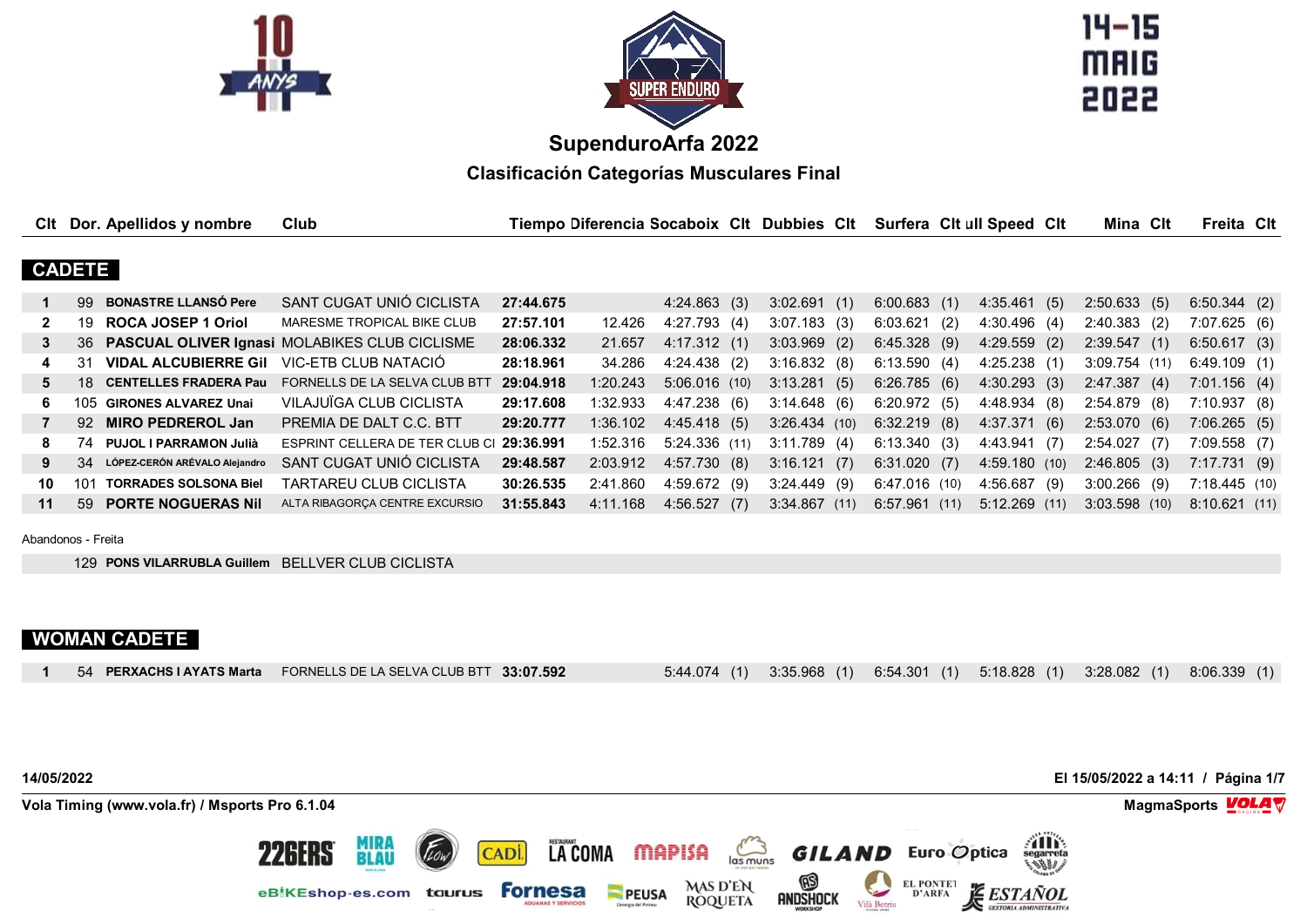



 $14 - 15$ **MAIG** 

| Clt |               | Dor. Apellidos y nombre     | Club                           |           | Tiempo Diferencia Socaboix Clt Dubbies Clt |              |     |                |     | Surfera Cit ull Speed Cit |                |     | Mina Clt       | Freita Cit  |  |
|-----|---------------|-----------------------------|--------------------------------|-----------|--------------------------------------------|--------------|-----|----------------|-----|---------------------------|----------------|-----|----------------|-------------|--|
|     |               |                             |                                |           |                                            |              |     |                |     |                           |                |     |                |             |  |
|     | <b>JUNIOR</b> |                             |                                |           |                                            |              |     |                |     |                           |                |     |                |             |  |
|     |               | <b>OLM BURNAT Pau</b>       | VIC-ETB CLUB NATACIÓ           | 25:10.273 |                                            | 3:45.153(1)  |     | $2:52.625$ (2) |     | 5:29.504(1)               | 4:11.254(1)    |     | 2:24.085(1)    | 6:27.652(1) |  |
|     | 32.           | <b>GUARDIA GORRIZ Jan</b>   | ARFA-RIBERA URGELLET CLUB CICL | 26:10.081 | 59.808                                     | 3:48.984(2)  |     | 2:57.023(3)    |     | 5:48.360(3)               | 4:18.007       | (2) | $2:36.449$ (2) | 6:41.258(3) |  |
| 3   | 66            | <b>TARRES ROTA Aleix</b>    | BTT AVIA DESCENS TEAM CLUB     | 26:49.769 | 1:39.496                                   | 4:03.511(3)  |     | 2:51.347(1)    |     | 5:40.715(2)               | 4:51.860(7)    |     | 2:44.715(4)    | 6:37.621(2) |  |
| 4   |               | 14 SOLA MAURI Roc           | FORNELLS DE LA SELVA CLUB BTT  | 27:10.981 | 2:00.708                                   | 4:05.945(4)  |     | 3:00.387       | (4) | 6:02.590(4)               | $4:27.602$ (3) |     | $2:42.508$ (3) | 6:51.949(4) |  |
| 5.  | -60           | <b>ESTANY ALONSO Andreu</b> | ARFA-RIBERA URGELLET CLUB CICL | 28:09.726 | 2:59.453                                   | 4:34.687     | (6) | 3:04.574(5)    |     | $6:17.879$ (6)            | 4:33.301(4)    |     | 2:46.359(5)    | 6:52.926(5) |  |
| 6.  | 100.          | <b>FONT CABEZAS Pol</b>     | SANTVI CLUB ESPORTIU           | 28:36.907 | 3:26.634                                   | 4:22.434(5)  |     | $3:10.996$ (7) |     | 6:13.653(5)               | 4:43.895(6)    |     | 2:56.531(7)    | 7:09.398(6) |  |
|     | 73.           | <b>DURBAU PUJOLRAS Nil</b>  | DONDA BIKES CLUB               | 29:03.356 | 3:53.083                                   | 4:37.860(7)  |     | 3:06.695(6)    |     | 6:23.301(7)               | 4:35.602(5)    |     | 2:54.996(6)    | 7:24.902(7) |  |
| 8   | 44            | <b>PUIG ROS Albert</b>      | FORNELLS DE LA SELVA CLUB BTT  | 32:17.668 | 7:07.395                                   | 4:52.313 (8) |     | $5:10.398$ (9) |     | $6:31.984$ (8)            | $4:58.969$ (8) |     | 3:16.317(8)    | 7:27.687(8) |  |
| 9   | 67            | <b>MORA CARDONA Roc</b>     | BTT AVIA DESCENS TEAM CLUB     | 34:17.702 | 9:07.429                                   | 5:41.551(10) |     | $3:32.566$ (8) |     | 7:17.824(9)               | $5:31.781$ (9) |     | $3:43.218$ (9) | 8:30.762(9) |  |

Abandonos - Freita

**TORRENT CAZORLA Sergi** FORNELLS DE LA SELVA CLUB BTT 4:54.793 (9)

## **SUB 23**

|  | <b>BOSCH NUÑEZ David</b>   | FORNELLS DE LA SELVA CLUB BTT 23:55.055 |           |                                            |  | 3:40.773 (2) 2:43.969 (1) 5:13.461 (1) 3:55.625 (1) 2:16.660 (1)                                        | 6:04.567 (1) |
|--|----------------------------|-----------------------------------------|-----------|--------------------------------------------|--|---------------------------------------------------------------------------------------------------------|--------------|
|  | 2 3 PRAT TORRUELLA Bernat  | DONDA BIKES CLUB                        | 24:26.016 |                                            |  | 30.961 3:37.363 (1) 2:45.754 (2) 5:25.875 (2) 4:04.133 (2) 2:18.180 (2) 6:14.711 (2)                    |              |
|  | 3 23 COSTA GRAELL Pau      | ESCAPA CLUB CICLISTA                    | 24:58.507 |                                            |  | 1:03.452 3:44.703 (3) 2:49.774 (3) 5:33.683 (3) 4:07.652 (3) 2:23.750 (4) 6:18.945 (3)                  |              |
|  | 4 5 LLAHÍ CATALAN Pau      | PURE RIDING BIKE PARK-OSOR CLU          |           |                                            |  | <b>25:32.117</b> 1:37.062 3:50.883 (4) 2:53.328 (5) 5:36.031 (4) 4:10.160 (4) 2:26.180 (5) 6:35.535 (5) |              |
|  | 5 24 RAMÍREZ RUIZ Néstor   | SANT CUGAT UNIÓ CICLISTA                |           | <b>25:36.498</b> 1:41.443  3:58.687  (5)   |  | 2:50.929 (4) 5:41.980 (5) 4:13.586 (5) 2:22.988 (3)                                                     | 6:28.328 (4) |
|  | 6 87 FATÁS CASANOVAS Oriol | BDN BIKES CLUB CICLISTA                 |           | <b>27:57.384</b> 4:02.329   4:41.414   (6) |  | 3:02.071 (6) 6:05.691 (6) 4:26.528 (6) 2:45.336 (6)                                                     | 6:56.344 (6) |

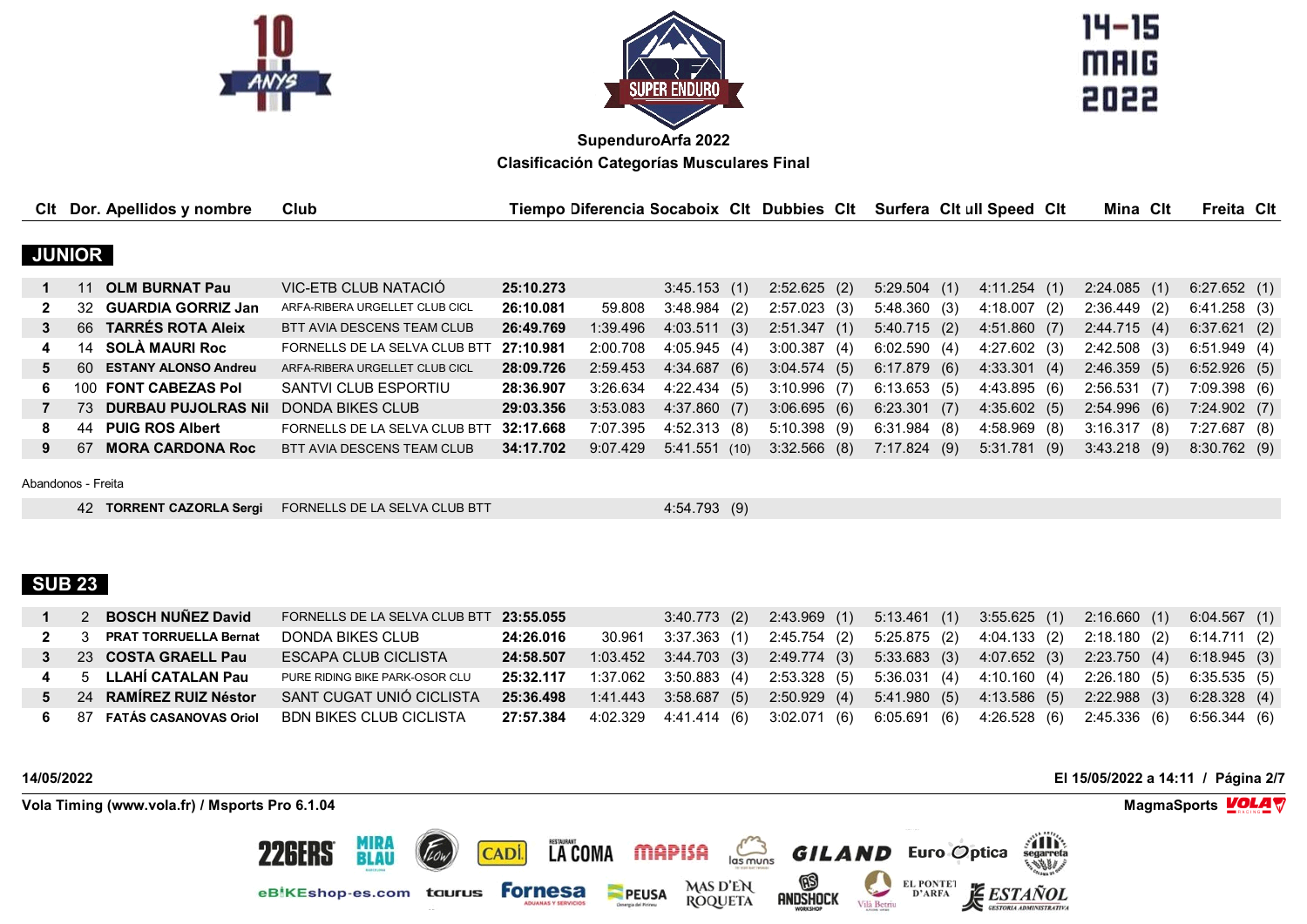



 $14 - 15$ **MAIG** 2022

| Clt Dor. Apellidos y nombre | Club                                              |  |  | Tiempo Diferencia Socaboix Clt Dubbies Clt Surfera Clt ull Speed Clt                                     |  |  | Mina Clt | Freita Clt |  |
|-----------------------------|---------------------------------------------------|--|--|----------------------------------------------------------------------------------------------------------|--|--|----------|------------|--|
|                             | 83 BARTOLOMÉ RAMÍREZ Abel MOLABIKES CLUB CICLISME |  |  | 32:22.864 8:27.809 5:11.543 (7) 3:42.004 (8) 6:56.457 (7) 5:03.586 (8) 3:19.012 (9) 8:10.262 (8)         |  |  |          |            |  |
| 102 RODA SITJA Guillem      | TARTAREU CLUB CICLISTA                            |  |  | <b>34:12.546</b> 10:17.491 5:13.363 (8) 3:19.898 (7) 9:14.988 (8) 4:58.008 (7) 2:57.406 (7) 8:28.883 (9) |  |  |          |            |  |

## **WOMEN SUB 23**

#### Abandonos - Freita

| 53 CEA BESOLI Anna | DONDA BIKES CLUB |  | 5:39.215 (1) 6:57.051 (1) 8:19.520 (1) 6:06.914 (1) |  |  |
|--------------------|------------------|--|-----------------------------------------------------|--|--|
|--------------------|------------------|--|-----------------------------------------------------|--|--|

## **ELITE**

|    |    | 20 MENJOU Irenee                             | <b>SUNN FRENCH CONNEXION</b>             | 22:48.513 |          | 3:17.149(1)    | 2:32.051(1)    | 5:11.629(1)     | 3:47.625(1)   | 2:07.629(1)    | 5:52.430(1)    |
|----|----|----------------------------------------------|------------------------------------------|-----------|----------|----------------|----------------|-----------------|---------------|----------------|----------------|
| 2  |    | <b>TABERNER TRAFACH Eduard</b>               | DONDA BIKES CLUB                         | 24:14.130 | 1:25.617 | $3:34.516$ (2) | $2:50.016$ (3) | 5:22.113(4)     | 4:00.375(3)   | $2:18.949$ (2) | 6:08.161(3)    |
|    |    | 28 CASAL VALLS Guillem                       | <b>FURIOUS BICICLUB</b>                  | 24:31.462 | 1:42.949 | 3:55.938(6)    | 2:43.617(2)    | 5:21.352(3)     | 3:59.871(2)   | $2:27.270$ (3) | $6:03.414$ (2) |
|    |    | <b>PRAT TORRUELLA Oriol DONDA BIKES CLUB</b> |                                          | 25:14.398 | 2:25.885 | $3:36.668$ (3) | 3:01.254(8)    | $5:20.965$ (2)  | 4:05.164(4)   | 2:58.265(12)   | 6:12.082(4)    |
|    |    | <b>PUIG NONELL Aleix</b>                     | DONDA BIKES CLUB                         | 25:42.129 | 2:53.616 | 3:54.250(4)    | 2:57.770(5)    | 5:39.449(5)     | 4:14.191(5)   | 2:29.227(4)    | 6:27.242(5)    |
| 6. | q  | LLAUSAS FRIGOLA Adrià                        | SENDICAT DEL PEDAL CLUB CICLIS 26:27.588 |           | 3:39.075 | 3:54.813(5)    | 2:57.043(4)    | 5:50.661 (6)    | 4:23.403 (7)  | $2:36.418$ (6) | 6:45.250(7)    |
|    | 77 | <b>BOSCH NUÑEZ Domenec</b>                   | FORNELLS DE LA SELVA CLUB BTT            | 26:49.144 | 4:00.631 | 4:14.574(8)    | 3:02.457(9)    | 5:53.637(7)     | 4:20.253(6)   | 2:33.523(5)    | 6:44.700(6)    |
|    |    | 72 VILÀ PIÑERO Oriol                         | DONDA BIKES CLUB                         | 27:14.484 | 4:25.971 | 4:07.825 (7)   | 2:58.629 (6)   | 5:58.898 (9)    | 4:36.992 (10) | 2:42.828 (9)   | 6:49.312(8)    |
|    |    | 82 MEDALL BOU Pablo                          | MONPEDAL CASTELLON CC                    | 27:19.004 | 4:30.491 | 4:16.250(9)    | 2:59.883(7)    | $5:53.988$ (8)  | 4:35.117(8)   | 2:39.254(8)    | 6:54.512(9)    |
| 10 |    | 126 ARACIL BROTONS Arnau                     | <b>FURIOUS BICI CLUB</b>                 | 28:59.481 | 6:10.968 | 4:26.875 (10)  | 3:12.567(11)   | $6:27.043$ (11) | 4:40.309 (11) | 2:56.672 (10)  | 7:16.015(10)   |
| 11 | 97 | <b>MARFIL GALVEZ Abel</b>                    | SACALM-EXPRES CLUB CICLISTA              | 29:15.973 | 6:27.460 | 4:43.922 (12)  | 3:04.453(10)   | 5:59.727 (10)   | 4:36.465 (9)  | 2:38.531(7)    | 8:12.875(16)   |

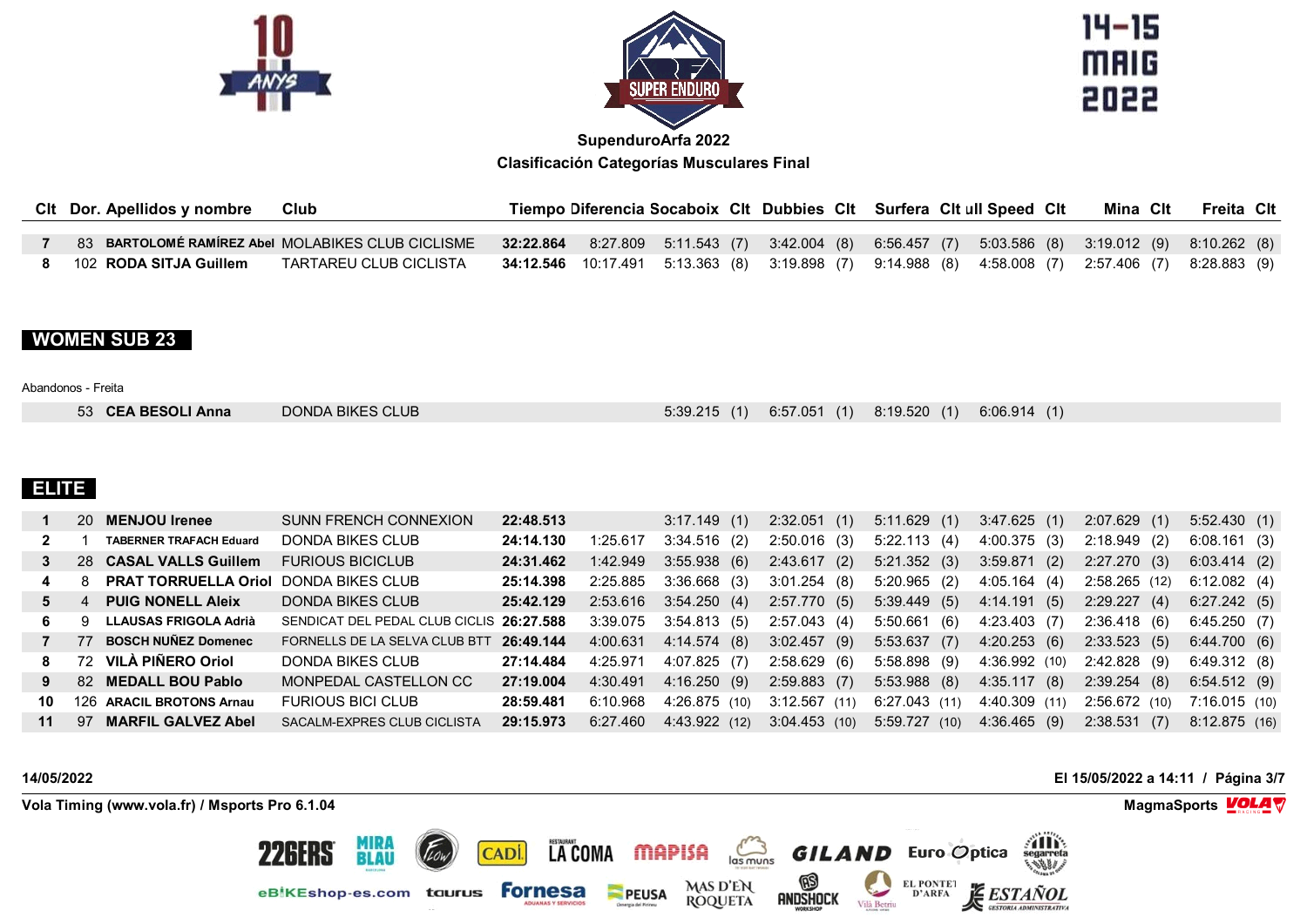



 $14 - 15$ **MAIG** 2022

|                 | Cit Dor. Apellidos y nombre               | Club                           |           |                        |               | Tiempo Diferencia Socaboix Clt Dubbies Clt Surfera Clt ull Speed Clt |               |               | Mina Clt                                  | Freita Clt    |  |
|-----------------|-------------------------------------------|--------------------------------|-----------|------------------------|---------------|----------------------------------------------------------------------|---------------|---------------|-------------------------------------------|---------------|--|
|                 |                                           |                                |           |                        |               |                                                                      |               |               |                                           |               |  |
| 12 <sup>1</sup> | <b>MEMBRADO MARTÍ Albert</b><br><b>81</b> | MONPEDAL CASTELLON CC          | 30:13.318 | 7:24.805 4:41.547 (11) |               | 3:24.532 (14) 6:28.051 (12) 5:03.903 (13) 2:57.707 (11)              |               |               |                                           | 7:37.578 (11) |  |
| 13.             | 115 ALBAREDA BALCELLS Nil                 | <b>BTT QUERALT</b>             | 30:45.757 | 7:57.244               | 5:01.101 (13) | 3:19.344 (12)                                                        | 6:38.500 (13) | 4:58.375 (12) | 3:09.422 (13)                             | 7:39.015 (12) |  |
| 14              | 95 HUNTINGTON Nicolàs                     | RIUDARENES ESPORTS MUNTANYA    | 31:48.817 | 9:00.304               | 5:06.058(14)  | 3:26.422 (15) 6:45.668 (14) 5:17.332 (15) 3:21.274 (15)              |               |               |                                           | 7:52.063 (13) |  |
| 15              | 43 MUNTADA MELET Joan                     | D'OLIANA AGRUPACIO CICLISTA    | 32:29.043 | 9:40.530               | 5:21.707 (17) | 3:35.301(16)                                                         |               |               | 6:54.574 (15) 5:20.715 (16) 3:19.535 (14) | 7:57.211 (14) |  |
| 16              | 93 GARCIA MORALES Gerard                  | <b>PROBIKE CLUB</b>            | 33:00.507 | 10:11.994              | 5:17.984(15)  | 3:22.347(13)                                                         | 6:55.973(16)  | 5:08.305 (14) | 4:12.867 (17)                             | 8:03.031 (15) |  |
|                 | 124 SOLER TIRADO Alex                     | ENDURIDERS RIPOLLÈS - BIKEABAD | 33:49.301 | 11:00.788              | 5:20.262 (16) | 3:41.238 (17) 7:17.632 (17)                                          |               |               | 5:20.899 (17) 3:21.352 (16)               | 8:47.918 (18) |  |

Abandonos - Freita

| 79 MERA PUERTAS Marc | LA MARCA CLUB CICLISME | 6:01.852(19) |
|----------------------|------------------------|--------------|
|----------------------|------------------------|--------------|

# **WOMEN ELITE**

| 56 HOVORKA Anja        | KRAFTWERK - ROCKY MOUNTAIN 29:37.697 |  |  |  | 4:46.321 (1) 3:18.262 (2) 6:36.571 (2) 4:44.531 (1) 2:45.836 (1) 7:26.176 (1)                           |
|------------------------|--------------------------------------|--|--|--|---------------------------------------------------------------------------------------------------------|
| 55 MASIP IBAÑEZ Ares   | ESCAPA CLUB CICLISTA                 |  |  |  | <b>32:06.405</b> 2:28.708 4:47.672 (2) 3:12.746 (1) 6:25.980 (1) 5:05.191 (2) 5:02.761 (2) 7:32.055 (2) |
| 57 BLANCH DANIEL Julia | VILAJUÏGA CLUB CICLISTA              |  |  |  | 1000:18.415 30:40.718 8:44.703 (3) 4:16.562 (3) 10:43.914 (3) 12:29.872 (3) 12:31.133 (3) 11:32.231 (3) |

# **MASTER 30**

| 25 PAPALEO RODRIGUEZ Agustin ARFA-RIBERA URGELLET CLUB CICL | 24:50.265 | 3:44.758 (3) 2:41.980 (1) 5:32.504 (1) 4:11.601 (1) 2:23.582 (1)                                         |  | 6:15.840 (1) |
|-------------------------------------------------------------|-----------|----------------------------------------------------------------------------------------------------------|--|--------------|
| 2 10 GARCIA CAMPS David VILAJUIGA CLUB CICLISTA             | 25:05.484 | 15.219 3:41.824 (1) 2:46.343 (2) 5:33.321 (2) 4:15.735 (3) 2:25.089 (2) 6:23.172 (2)                     |  |              |
| VILAJUÏGA CLUB CICLISTA<br>107 VILA BOSCH Alguer            |           | 26:02.343 1:12.078 3:59.188 (5) 2:53.527 (3) 5:50.234 (4) 4:17.750 (4) 2:27.367 (3) 6:34.277 (3)         |  |              |
| 12 GUIMERA PULIDO Albert LA MARCA CLUB CICLISME             |           | <b>26:04.777</b> 1:14.512 3:42.285 (2) 2:58.969 (6) 5:37.477 (3) 4:12.855 (2) 2:53.664 (14) 6:39.527 (4) |  |              |

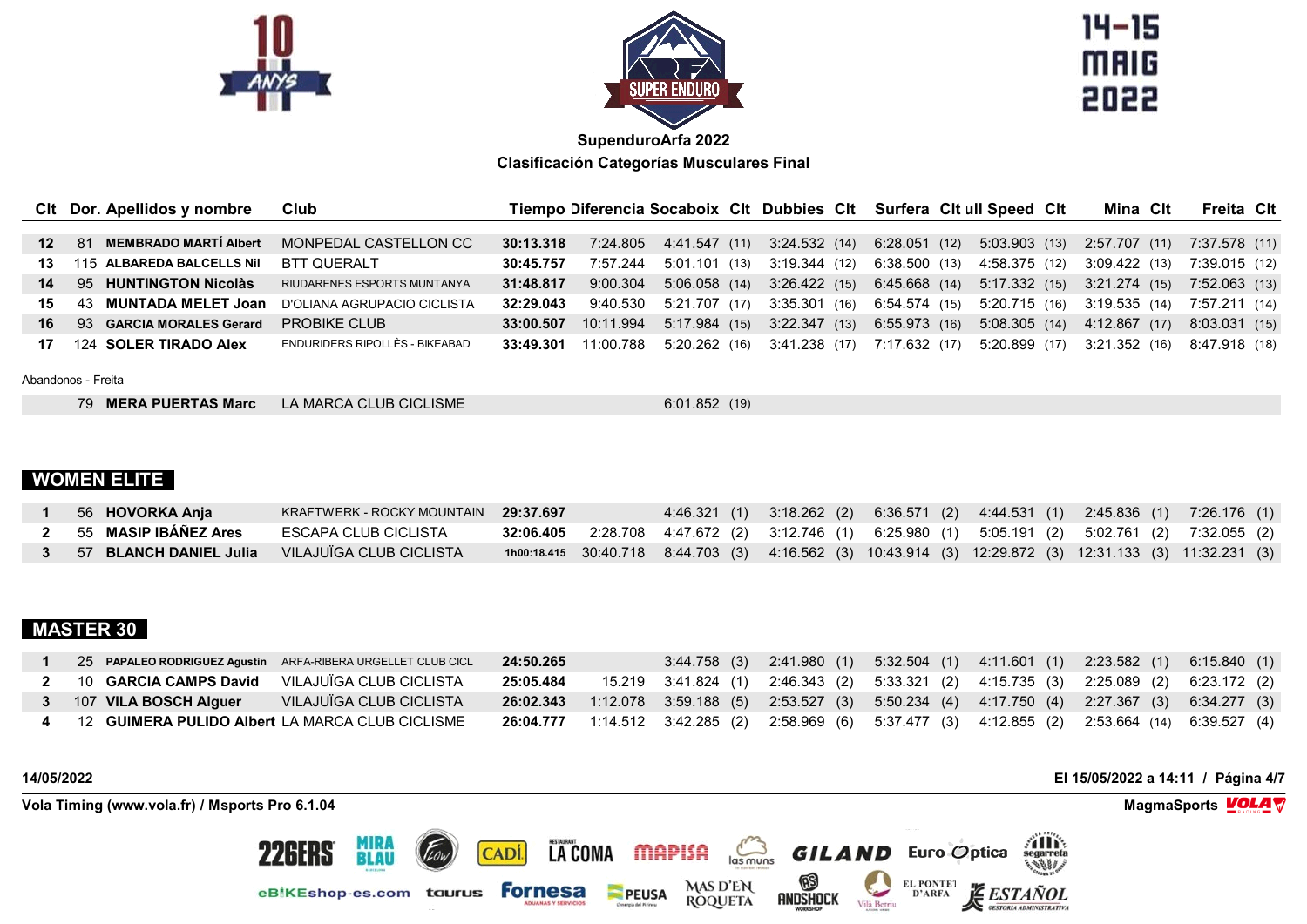



 $14 - 15$ **MAIG** 

| Clt     |     | Dor. Apellidos y nombre           | Club                                                     |           | Tiempo Diferencia Socaboix Clt Dubbies Clt |                 |      |                 |      |                 | Surfera Cit ull Speed Cit |      | Mina Cit        | Freita Clt      |  |
|---------|-----|-----------------------------------|----------------------------------------------------------|-----------|--------------------------------------------|-----------------|------|-----------------|------|-----------------|---------------------------|------|-----------------|-----------------|--|
|         |     |                                   |                                                          |           |                                            |                 |      |                 |      |                 |                           |      |                 |                 |  |
| 5.      | 62  | <b>BASERBA Adan</b>               | <b>BELLVER CLUB CICLISTA</b>                             | 26:39.627 | 1:49.362                                   | 3:58.636(4)     |      | $2:58.586$ (5)  |      | 5:50.312(5)     | 4:28.246(5)               |      | 2:40.000(6)     | 6:43.847(5)     |  |
| 6.      | 89  | <b>SUBIRATS ALBARRACIN Alonso</b> | MONTCADA CLUB CICLISTA                                   | 27:05.244 | 2:14.979                                   | 4:07.067(6)     |      | 2:57.665(4)     |      | $5:56.207$ (7)  | 4:33.871                  | (8)  | 2:32.297(4)     | 6:58.137(7)     |  |
| 7       | 71  | <b>SERRA VALDÉS Oriol</b>         | <b>CYCLING CLUB SALLENT</b>                              | 27:19.591 | 2:29.326                                   | $4:09.496$ (7)  |      | 3:02.512(8)     |      | 5:58.680(8)     | 4:31.969                  | (6)  | 2:37.465(5)     | $6:59.469$ (8)  |  |
|         | 128 | <b>CARNEIRO PÉREZ David</b>       | <b>PULPEIROS MUGARDOS</b>                                | 27:34.100 | 2:43.835                                   | $4:20.601$ (9)  |      | 2:59.433(7)     |      | 5:56.152(6)     | $4:33.739$ (7)            |      | 2:42.363(8)     | 7:01.812(9)     |  |
| 9       | 33  | <b>SERRA SENSAT Carles</b>        | <b>HOSTALRIC CLUB CICLISTA</b>                           | 28:42.536 | 3:52.271                                   | 4:24.906 (10)   |      | $3:20.606$ (18) |      | 6:12.898(11)    | 4:49.536 (15)             |      | 2:47.195(9)     | 7:07.395(10)    |  |
| 10      | 76  | <b>MENDOZA ALAMILLO Toni</b>      | <b>FES BICI IGUALADA CLUB CICLIST</b>                    | 29:02.809 | 4:12.544                                   | 4:37.949 (13)   |      | $3:13.879$ (12) |      | 6:20.504(13)    | 4:53.269 (17)             |      | 2:48.590(10)    | 7:08.618(11)    |  |
| 11      | 78  | <b>GARCIA FONT Daniel</b>         | KEPASA TIU CLUB ESPORTIU CICLI                           | 29:04.297 | 4:14.032                                   | 4:59.039 (21)   |      | $3:41.758$ (23) |      | $6:12.363$ (9)  | 4:35.754(9)               |      | $2:40.223$ (7)  | 6:55.160(6)     |  |
| $12 \,$ | 58  | <b>ANTOINE Cheramy</b>            | <b>ACCOUS VTT</b>                                        | 29:07.562 | 4:17.297                                   | 4:32.328 (12)   |      | 3:14.863(15)    |      | 6:19.129(12)    | 4:47.144 (13)             |      | $2:53.793$ (15) | 7:20.305(14)    |  |
| 13      | 30  | RAUDALES MEDINA Roberto Antonio   | <b>GIRONA CLUB ESPORTIU BIKE</b>                         | 29:11.671 | 4:21.406                                   | 4:28.261(11)    |      | 3:10.668(11)    |      | 6:23.129(16)    | 4:53.160(16)              |      | 2:55.957(16)    | 7:20.496(15)    |  |
| 14      | 35  | <b>MARIN CANO Xavier</b>          | SHAMAN ST CLUB ESPORTIU                                  | 29:12.622 | 4:22.357                                   | 4:41.883 (15)   |      | 3:14.715(14)    |      | 6:20.887(14)    | 4:54.723 (19)             |      | $2:50.461$ (11) | 7:09.953 (12)   |  |
| 15      | 37  | <b>RUBIO BLANCO Dani</b>          | GIRONA CLUB ESPORTIU BIKE 29:17.909                      |           | 4:27.644                                   | 4:40.246 (14)   |      | $3:07.859$ (9)  |      | 6:29.761(18)    | 4:47.789 (14)             |      | 2:50.801(12)    | 7:21.453(16)    |  |
| 16.     | 117 | <b>ROCA PALAU Oriol</b>           | <b>BTT QUERALT</b>                                       | 29:49.657 | 4:59.392                                   | 4:55.531 (19)   |      | 3:14.410(13)    |      | $6:22.207$ (15) | 4:46.813 (11)             |      | $3:00.672$ (18) | $7:30.024$ (18) |  |
| 17      | 40  | <b>RODRIGUEZ VILA Jesús</b>       | <b>MARESME TROPICAL BIKE CLUB</b>                        | 30:05.598 | 5:15.333                                   | 4:56.028(20)    |      | $3:20.453$ (17) |      | 6:25.973(17)    | 4:54.637(18)              |      | 2:59.773(17)    | 7:28.734(17)    |  |
| 18      | 103 | <b>OLIVER GARCIA Gerard</b>       | VETERANOS CATALUNYA ASOCIACIÓN                           | 30:06.016 | 5:15.751                                   | 4:42.387 (16)   |      | 3:32.379 (21)   |      | $6:32.766$ (20) | 4:46.960 (12)             |      | 3:11.684(20)    | 7:19.840(13)    |  |
| 19      | 45  |                                   | <b>CAÑAS ESPINOSA David BIKE ABADESSES CLUB CICLISTA</b> | 31:18.255 | 6:27.990                                   | 4:50.941        | (18) | 3:20.937        | (20) | 6:49.231(22)    | 5:07.231                  | (20) | $3:15.723$ (22) | 7:54.192(20)    |  |
| 20      | 111 | <b>SOLER PAGES Xavier</b>         | VILAJUIGA CLUB COCLISTA EOBIKE 31:49.810                 |           | 6:59.545                                   | 5:15.289 (22)   |      | 3:18.981(16)    |      | 6:56.027(23)    | 5:23.578 (22)             |      | $3:08.856$ (19) | 7:47.079 (19)   |  |
| 21      | 68  | <b>BATET GRAS Joan</b>            | CICLES SANS ASSOC. CLUB CICLIS                           | 32:39.882 | 7:49.617                                   | 6:05.312(26)    |      | 3:20.914(19)    |      | 6:46.082(21)    | $5:21.004$ (21)           |      | 3:11.781(21)    | 7:54.789 (21)   |  |
| 22      | 46. | <b>ACEDO ROMERO Xavier</b>        | <b>GIRONA CLUB ESPORTIU BIKE</b>                         | 32:55.994 | 8:05.729                                   | $5:26.516$ (24) |      | $3:34.864$ (22) |      | 7:06.934(24)    | 5:23.629                  | (23) | $3:17.926$ (23) | 8:06.125(22)    |  |
| 23      | 85  | PELÁEZ ARANGO Adrián              | <b>BDN BIKES CLUB CICLISTA</b>                           | 35:03.105 | 10:12.840                                  | 5:26.023(23)    |      | 3:52.324        | (24) | 8:08.640(26)    | 5:41.481                  | (24) | 3:30.313(24)    | 8:24.324(23)    |  |
| 24      | 130 | <b>SIGNES TUR David</b>           |                                                          | 37:34.898 | 12:44.633                                  | 6:04.840(25)    |      | 4:01.578 (26)   |      | 7:38.453(25)    | $6:03.519$ (25)           |      | 4:28.672 (25)   | 9:17.836(24)    |  |
| 25      | 91  | <b>PONS MAHAUT Jorge</b>          | MUSSOLS XABIA BIKERS CC                                  | 38:50.660 | 14:00.395                                  | 4:50.726        | (17) | 3:08.297        | (10) | 6:12.418(10)    | 4:35.855(10)              |      | 2:53.020(13)    | 17:10.344 (25)  |  |
|         |     |                                   |                                                          |           |                                            |                 |      |                 |      |                 |                           |      |                 |                 |  |

Abandonos - Freita

**CUSTODI ROCA Arnau** BTTQUERALT 4:12.098 (8) 4:01.215 (25) 6:30.449 (19)

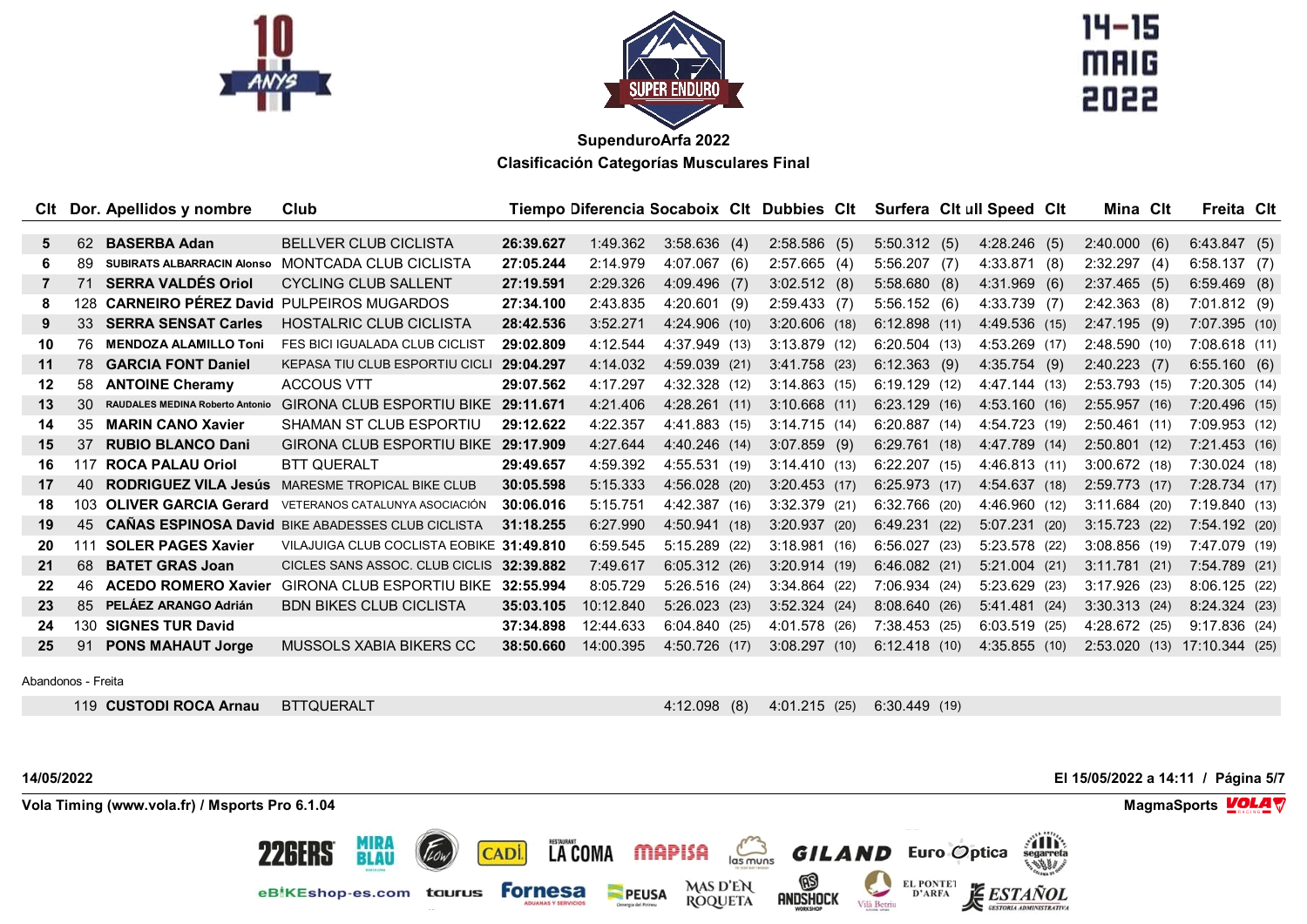



 $14 - 15$ **MAIG** 2022

|              |     | CIt Dor. Apellidos y nombre                    | Club                           |           | Tiempo Diferencia Socaboix Clt Dubbies Clt |                 |                 | Surfera Cit ull Speed Cit |                 |     | Mina Cit        | Freita Clt      |  |
|--------------|-----|------------------------------------------------|--------------------------------|-----------|--------------------------------------------|-----------------|-----------------|---------------------------|-----------------|-----|-----------------|-----------------|--|
|              |     |                                                |                                |           |                                            |                 |                 |                           |                 |     |                 |                 |  |
|              |     | <b>MASTER 40</b>                               |                                |           |                                            |                 |                 |                           |                 |     |                 |                 |  |
| 1            | 6.  | <b>RIERA BALCELLS Antoni</b>                   | OPEN NATURA CLUB ESPORTIU BTT  | 24:52.840 |                                            | $3:40.406$ (2)  | 2:50.082(4)     | $5:33.539$ (2)            | 4:05.629        |     |                 |                 |  |
|              |     |                                                |                                |           |                                            |                 |                 |                           |                 | (1) | 2:23.187(3)     | 6:19.997(1)     |  |
| $\mathbf{2}$ | 7   | <b>GARCIA VILANOVA Bernat</b>                  | <b>MOLABIKES CLUB CICLISME</b> | 25:06.363 | 13.523                                     | 3:35.543(1)     | 2:45.093(1)     | 5:57.895(6)               | 4:07.660(2)     |     | 2:19.508(1)     | $6:20.664$ (3)  |  |
| 3            | 27  | <b>LECHADO CASIN Daniel</b>                    | ANDONA                         | 25:07.097 | 14.257                                     | 3:48.797(3)     | 2:47.649(3)     | $5:32.636$ (1)            | 4:14.551(4)     |     | $2:23.062$ (2)  | $6:20.402$ (2)  |  |
| 4            | 13  | <b>SOLDEVILA FABREGA Andreu</b>                | CYCLA CLUB DEPORTIVO           | 25:58.035 | 1:05.195                                   | 4:00.961(5)     | 2:54.937(5)     | $5:43.168$ (4)            | 4:17.305(6)     |     | 2:30.070(5)     | 6:31.594(4)     |  |
| 5.           | 127 | <b>PAYAS PONS Marti</b>                        | ANDORRANA AGRUPACIO CICLISTA   | 26:02.015 | 1:09.175                                   | 4:15.664(8)     | $2:47.609$ (2)  | 5:37.594(3)               | 4:17.187(5)     |     | 2:27.707(4)     | 6:36.254(5)     |  |
| 6            | 63  | <b>TOLEDO BERNAD Jorge BIG BIKES CARLET CD</b> |                                | 27:34.247 | 2:41.407                                   | 4:10.734(6)     | 3:09.457(12)    | $6:07.746$ (7)            | $4:33.399$ (8)  |     | 2:41.637(8)     | $6:51.274$ (7)  |  |
| 7            | 26  | <b>CASALS Cyril</b>                            |                                | 27:34.423 | 2:41.583                                   | 3:50.731(4)     | 3:01.242(6)     | $5:57.668$ (5)            | 4:12.918(3)     |     | $3:47.700$ (28) | 6:44.164(6)     |  |
| 8            | 17  | <b>URIBE PINTADO Daniel</b>                    | ST. ANDREU BARCA MOTO CLUB     | 27:57.562 | 3:04.722                                   | 4:13.742(7)     | 3:08.332(11)    | $6:09.402$ (9)            | 4:37.250(10)    |     | 2:45.418(14)    | 7:03.418(10)    |  |
| 9            | 61  | <b>JULIA GUIVERNAU Pau</b>                     | ARFA-RIBERA URGELLET CLUB CICL | 27:59.855 | 3:07.015                                   | 4:22.523(11)    | $3:03.922$ (7)  | 6:13.980(12)              | 4:39.633(11)    |     | $2:40.488$ (7)  | $6:59.309$ (8)  |  |
| 10           | 16  | <b>SANCHEZ COLL Arnau</b>                      | MEDINYÀ AGRUP.ESPORT.SEC.CICL  | 28:03.500 | 3:10.660                                   | 4:20.871 (9)    | $3:05.496$ (9)  | 6:16.254(13)              | 4:32.617(7)     |     | 2:40.250(6)     | 7:08.012(14)    |  |
| 11           | 75  | <b>SALMERON CASELLAS Oscar</b>                 | <b>FANATIK VIC CLUB</b>        | 28:15.465 | 3:22.625                                   | 4:22.313 (10)   | 3:04.840(8)     | 6:22.563(14)              | 4:36.301(9)     |     | 2:43.687 (12)   | 7:05.761(12)    |  |
| 12           |     | 108 BARCELO COLL Oscar                         | VILAJUÏGA CLUB CICLISTA        | 28:24.964 | 3:32.124                                   | 4:28.746 (14)   | 3:12.047(14)    | 6:08.429(8)               | 4:51.379 (17)   |     | 2:42.785(10)    | $7:01.578$ (9)  |  |
| 13           | 118 | <b>TORRES EGEA Sergi</b>                       | <b>BTT QUERALT</b>             | 28:33.875 | 3:41.035                                   | 4:26.500 (13)   | 3:12.902(15)    | 6:10.586(10)              | 4:53.101(18)    |     | 2:44.801(13)    | 7:05.985(13)    |  |
| 14           | 90  | <b>NAJLES Mariano</b>                          | <b>MONTCADA CLUB CICLISTA</b>  | 28:35.720 | 3:42.880                                   | 4:35.938 (16)   | 3:07.531(10)    | 6:10.715(11)              | 4:43.465 (13)   |     | 2:42.211(9)     | 7:15.860(16)    |  |
| 15           | 69  | FERNÁNDEZ MERCADÉ Jaime                        | CROSS CHICKEN C.D.E.           | 28:41.864 | 3:49.024                                   | 4:36.172 (17)   | $3:11.508$ (13) | 6:25.860(16)              | 4:39.910 (12)   |     | 2:43.211(11)    | 7:05.203(11)    |  |
| 16           | 38  | <b>BALAGUE LOPEZ Pau Marcel</b>                | EL CORREDOR CLUB CICLISTA      | 29:36.528 | 4:43.688                                   | 4:32.239 (15)   | 3:15.101(16)    | 6:25.368(15)              | 4:56.984 (19)   |     | 2:58.125(16)    | 7:28.711(18)    |  |
| 17           | 70  | <b>ANDRES RUBIO Jose Luis</b>                  | <b>CULTBIKES CC</b>            | 29:46.190 | 4:53.350                                   | 4:38.586 (18)   | $3:15.164$ (17) | 6:28.371(18)              | 4:57.996 (21)   |     | 2:58.980(17)    | $7:27.093$ (17) |  |
| 18           | 80  | <b>SANCHEZ GARCIA Juan Pablo</b>               | <b>MAXI BIKE CLUB CICLISTA</b> | 30:17.419 | 5:24.579                                   | 4:48.899 (21)   | 3:19.961(19)    | 6:36.942(20)              | 4:57.848 (20)   |     | 2:59.500(18)    | 7:34.269 (19)   |  |
| 19           | 106 | <b>SALA MARTINEZ Miquel</b>                    | VILAJUÏGA CLUB CICLISTA        | 30:27.964 | 5:35.124                                   | $5:22.297$ (29) | 3:28.824(26)    | 6:28.078(17)              | 4:58.414 (22)   |     | 2:57.605(15)    | 7:12.746(15)    |  |
| 20           | 94  | <b>CASTILLO ARROYO Antonio Jose</b>            | RIERA BIKES CALELLA CLUB CICL  | 30:57.696 | 6:04.856                                   | 5:04.633 (24)   | $3:30.418$ (28) | 6:37.723(21)              | 4:45.485 (14)   |     | $3:14.789$ (23) | 7:44.648 (22)   |  |
| 21           | 125 | RÍOS CARRASCO Rafa                             | <b>FORESTAL RIDERS</b>         | 31:02.431 | 6:09.591                                   | 4:43.750 (19)   | $3:17.946$ (18) | 7:00.254(27)              | 4:46.946 (15)   |     | $3:22.852$ (25) | 7:50.683(25)    |  |
| 22           |     | 116 CLARAMUNT JORBA Abelard                    | <b>BTT QUERALT</b>             | 31:03.913 | 6:11.073                                   | 4:47.273 (20)   | 3:30.097(27)    | 6:44.625(22)              | $5:08.368$ (25) |     | 3:09.695(21)    | 7:43.855(21)    |  |
| 23           | 110 | <b>FERNANDEZ PEREZ Josep Maria</b>             | VILAJUÏGA CLUB CICLISTA        | 31:11.305 | 6:18.465                                   | $5:05.719$ (25) | $3:22.649$ (22) | 6:56.325(25)              | 4:50.996 (16)   |     | $3:04.339$ (20) | 7:51.277(26)    |  |

#### **14/05/2022 El 15/05/2022 a 14:11 / Página 6/7 Vola Timing (www.vola.fr) / Msports Pro 6.1.04 MagmaSports VOLA**  $\mathbf{\nabla}$ **THE** LA COMA MAPISA **MIRA<br>BLAU** 226ERS  $\sum_{\text{las minus}}$ **GILAND** Euro Optica CADI.  $\circledR$ MAS D'EN<br>ROQUETA EL PONTE1<br>D'ARFA eBiKEshop-es.com taurus Fornesa 姜 PEUSA **ESTAÑOL** andshock Vilà Betriu **GESTORIA ADMINISTRATIVA**